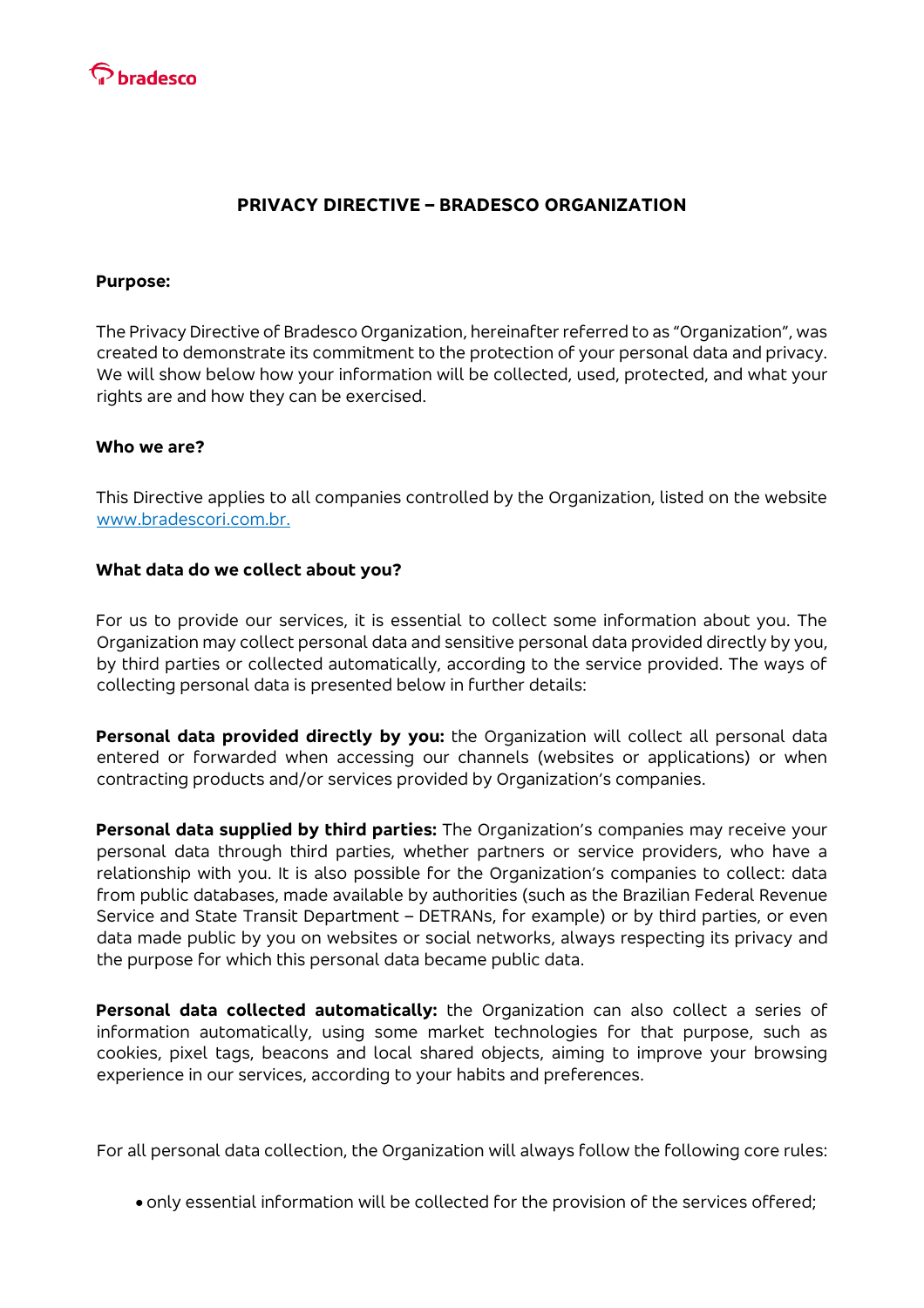

- if necessary, we will ask you for authorization or inform you on the collection of new data, followed by the appropriate justification;
- the personal data collected will only be used to fulfill the purposes informed to you.

## **What cookies are and how we use them**

Cookies are files or information that can be stored on your devices when you visit websites or use the Organization's online services. Generally, a cookie contains the name of the website that originated it, its lifetime and a value, which is generated randomly.

The Organization uses cookies to facilitate use and better tailor its website and applications to the interests and needs of its Users, as well as to assist and improve its structures and content. Cookies can also be used to speed up your future activities and experiences on our services.

You can check further information below about the types of cookies used on our websites, what they do and what types of data they collect:

| Types of<br><b>Cookies</b> | What do they do?                                                                                                                                                                                                                      | Type of data<br>collected                                                                                                                                                                                                                                                                                  |
|----------------------------|---------------------------------------------------------------------------------------------------------------------------------------------------------------------------------------------------------------------------------------|------------------------------------------------------------------------------------------------------------------------------------------------------------------------------------------------------------------------------------------------------------------------------------------------------------|
| <b>Required</b>            | They are essential for the correct operation of the<br>website and for the use of the services offered.<br>You can set your browser to block or alert you<br>about these cookies, but parts of the website may<br>not work correctly. | <b>Browsing data: IP</b><br>address, date and time<br>of access, geographic<br>location, browser type,<br>length of visit and<br>pages visited.<br>Data on the access<br>device: model,<br>manufacturer,<br>operating system,<br>telephone operator,<br>browser type, and<br>connection type and<br>speed. |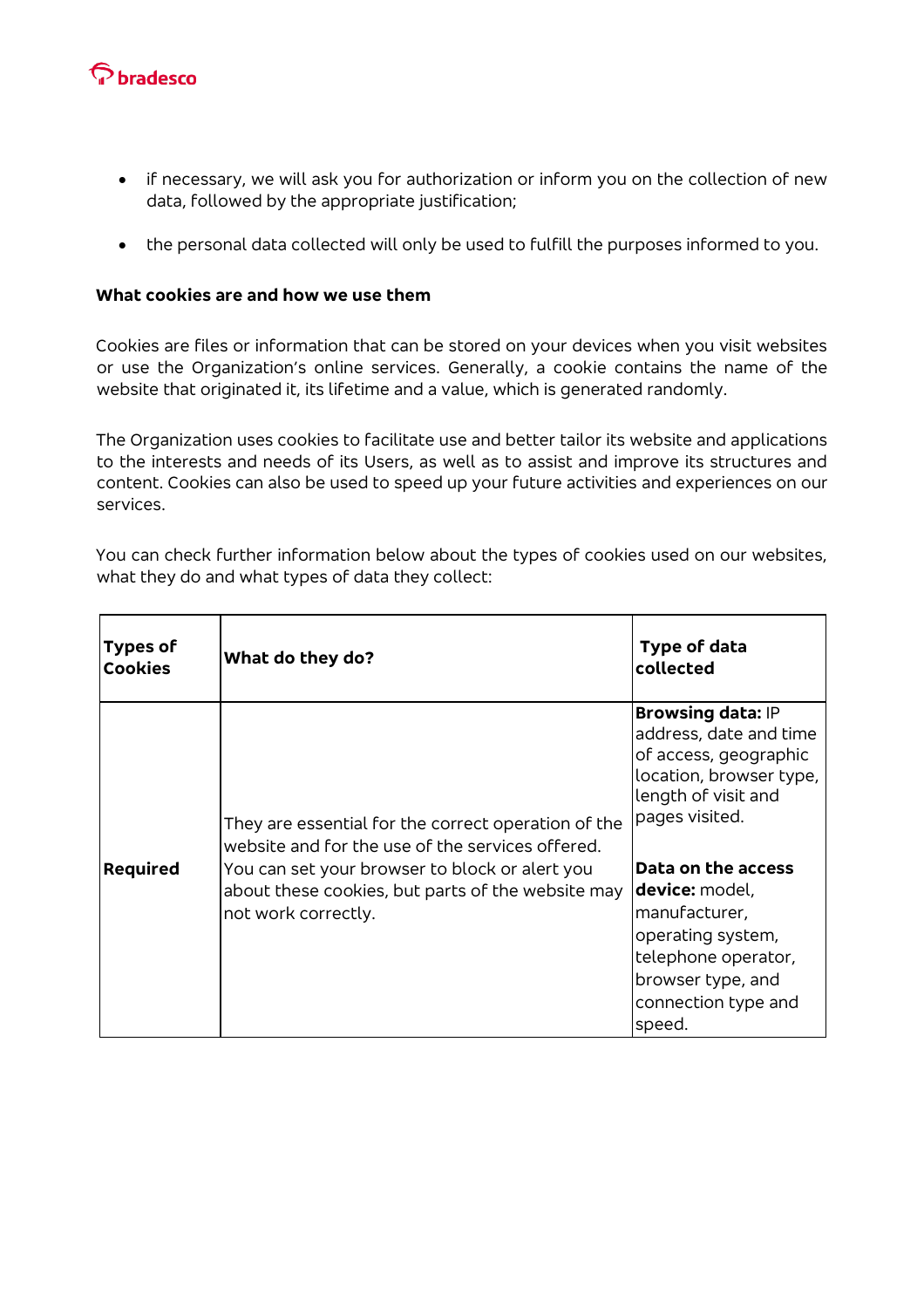

| <b>Performance</b>    | They help us understand how visitors interact with<br>the Bradesco Organization's website; thus, they<br>inform the areas visited, the time they visited and<br>any problems encountered, such as error<br>messages. We use Google Analytics to monitor the<br>traffic and also to measure and improve the<br>website performance.<br>For further information about Google Analytics<br>cookies, please visit:<br>https://policies.google.com/technologies/partner-<br>sites | <b>Browsing data: date</b><br>and time of access,<br>geographic location,<br>browser type, length of<br>visit and pages visited<br>on our websites.                                       |
|-----------------------|------------------------------------------------------------------------------------------------------------------------------------------------------------------------------------------------------------------------------------------------------------------------------------------------------------------------------------------------------------------------------------------------------------------------------------------------------------------------------|-------------------------------------------------------------------------------------------------------------------------------------------------------------------------------------------|
|                       |                                                                                                                                                                                                                                                                                                                                                                                                                                                                              | Data on the access<br>device: browser type,<br>connection type and<br>speed, and Customer<br>access/session to the<br>Bank's social networks<br>for browsing and<br>audience measurement. |
| Functional<br>aspects | Allow the Bradesco Organization page to<br>remember your choices to offer a customized<br>experience. Moreover, they allow Users to watch<br>videos and use social media, fields for comments,<br>forums, among others.                                                                                                                                                                                                                                                      | <b>Preference data:</b><br>Customer Branch and<br>Account reminder (if<br>they choose to leave<br>this information saved)<br>and menu<br>customization options<br>on our pages.           |
| <b>Marketing</b>      | They are used to offer more relevant content that<br>is of interest to the User. They can present<br>advertising with better targeting or to limit the<br>quantity shown on the Bradesco Organization's<br>pages. They also allow to measure the<br>effectiveness of an advertising campaign.                                                                                                                                                                                | <b>Browsing data: date</b><br>and time of access.<br>browser type, length of<br>visit and pages visited<br>on our websites.                                                               |

# **Third Party Cookies**

Cookies can be primary or from third parties. A primary cookie is the one you receive directly from Bradesco Organization and its subsidiaries when visiting our websites. A third-party cookie is the one that is transferred to the User's device by authorized third parties. We have no control over the cookies enabled by other websites you visit, even if you are directed to them from our website. However, we may work with certain third-party providers, such as Google or Facebook, to allow their cookies to work through our website, enabling the Organization to provide you with a better experience and customized services on our website.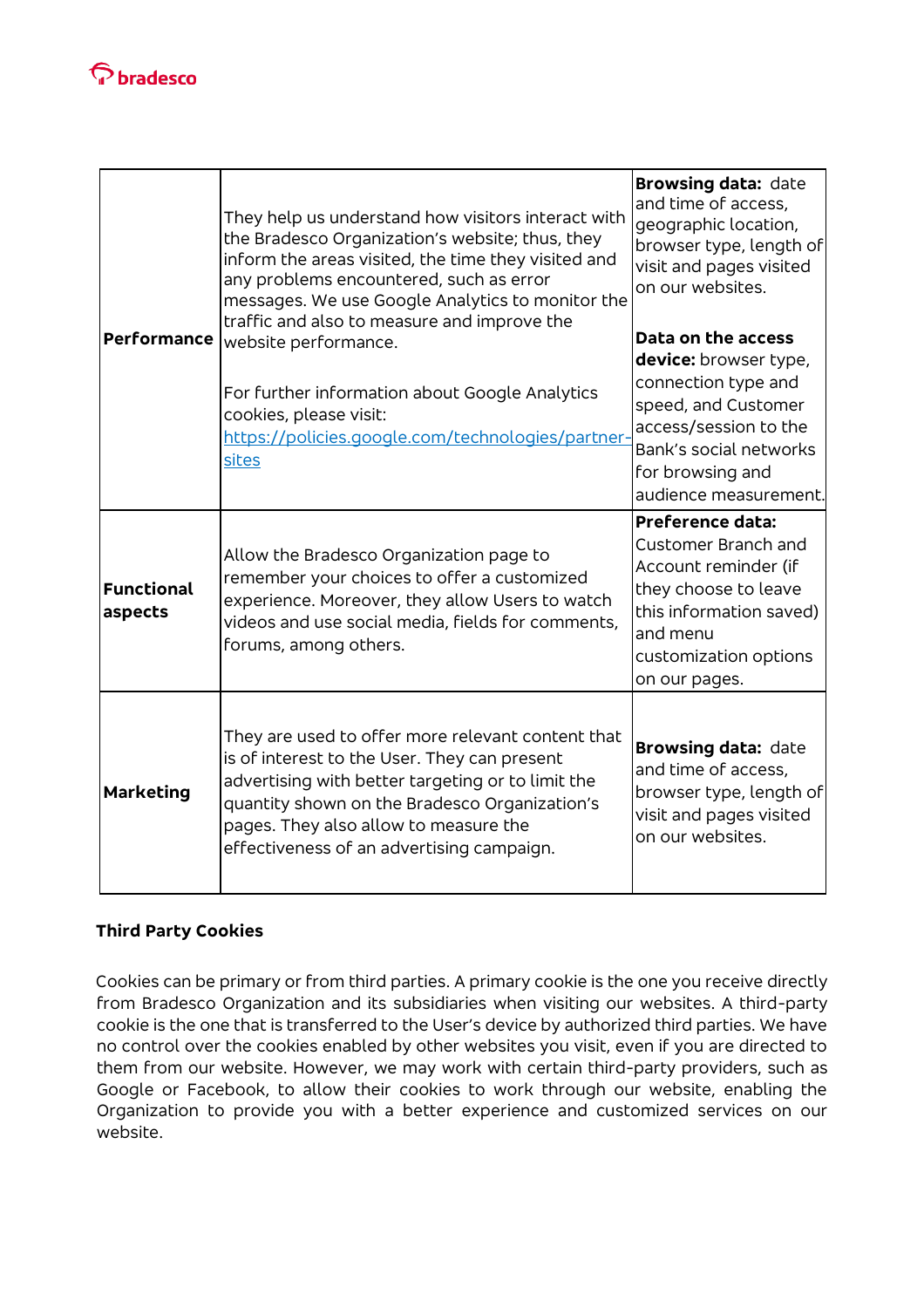

#### **Cookies Management**

It is possible that you, user of our services, use the settings of your preferred browser at any time to disable or remove cookies. However, we warn that when certain of cookies are blocked, certain functionalities of our services may not work as expected, and some aspects of information security and fraud prevention may be impacted.

For further information on how to manage cookies directly in your preferred browser, please refer to the links below:

- Internet Explorer: [https://support.microsoft.com/pt-br/help/17442/windows](https://support.microsoft.com/pt-br/help/17442/windows-internet-explorer-delete-manage-cookies)[internet-explorerdelete-manage-cookies](https://support.microsoft.com/pt-br/help/17442/windows-internet-explorer-delete-manage-cookies)
- Mozilla Firefox: [https://support.mozilla.org/pt-](https://support.mozilla.org/pt)[BR/kb/ative-e-desative-os-cookies](https://support.mozilla.org/pt-BR/kb/ative-e-desative-os-cookies-que-os-sites-usam)[que-os-sitesusam](https://support.mozilla.org/pt-BR/kb/ative-e-desative-os-cookies-que-os-sites-usam)
- Google Chrome[:](https://support.google.com/accounts/answer/61416?co=GENIE.Platform%3DDesktop&hl=pt-BR) [https://support.google.com/accounts/answer/61416?co=GENIE.Platform%3DDeskto](https://support.google.com/accounts/answer/61416?co=GENIE.Platform%3DDesktop&hl=pt-BR) [p&hl=pt-BR](https://support.google.com/accounts/answer/61416?co=GENIE.Platform%3DDesktop&hl=pt-BR)
- Safari: [https://support.apple.com/pt-](https://support.apple.com/pt)[br/guide/safari/sfri11471/mac](https://support.apple.com/pt-br/guide/safari/sfri11471/mac)

### **Why do we handle your personal data?**

The handling of personal data by the Organization has several purposes, depending on its relationship with the Group's companies.

Thus, we present below, in a non-exhaustive list, the main hypotheses in which we will handle your personal information:

- For the performance of services, products and other contracts or preliminary diligences:
	- for the provision of services of the Organization's companies, such as banking services, investments, insurance, financing, consortia, cards, health care plans, private pension plans, among others;
	- for the relationship and provision of information related to the products and services engaged by the Organization's Customers.
- If the Organization's companies must comply with any legal or regulatory obligation: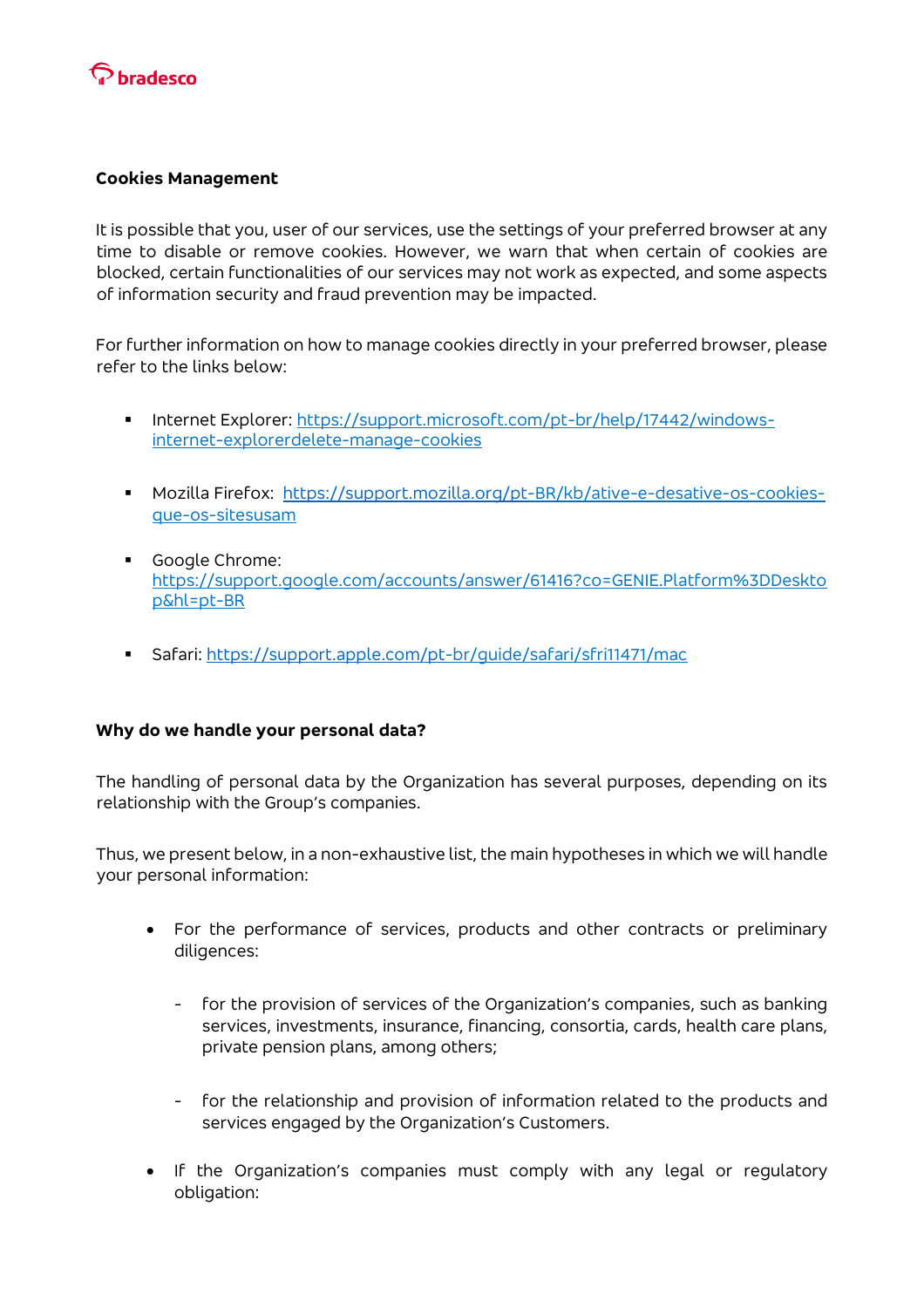

- compliance with legal obligations, such as, but not limited to, resolutions, circular letters, normative acts, communications from competent bodies (for example: National Monetary Council, Central Bank of Brazil - Bacen, Brazilian Securities and Exchange Commission - CVM, Superintendence of Private Insurance – SUSEP, , National Private Insurance Council, National Health Agency, among others) which define, for example: (i) security measures to prevent abuse and fraud; procedures for detecting transactions that deviate from normal standards; (iii) recording, when necessary, of phone calls, emails, chats; (iv) anti-money laundering and terrorism financing.
- For the regular exercise of rights in judicial, administrative or arbitration proceedings:
	- in carrying out complaint receipt processes in the Ombudsman Offices;
	- receiving and preparing responses to complaints submitted to the Brazilian Consumer Protection Agency (Procon);
	- in the storage of information for defense in judicial, administrative or arbitration proceedings.
- In pursuit of the legitimate interest of the companies comprising the Organization, always within the limits of their expectations, and never to the detriment of their fundamental interests, rights and freedoms:
	- in building and evaluating the profile of its Customers, to offer customized products that are compatible with their needs;
	- This can be achieved, for example, by (i) analyzing their habits and preferences in the several channels of interaction with the Organization's companies, (ii) sharing data with other Organization's companies, especially when you are a Customer or prospect of that other entity;
	- in the implementation and development of our products and services;
	- in the implementation of statistics, tests and evaluations for research and development, aiming at the management and assessment of business risks, the improvement and/or creation of new products;
	- in cases of a complaint, when the Organization is mentioned on social networks or specific platforms, with the purpose of resolving the issue claimed, as well as of adopting the necessary measures to resolve the situation in the best possible way.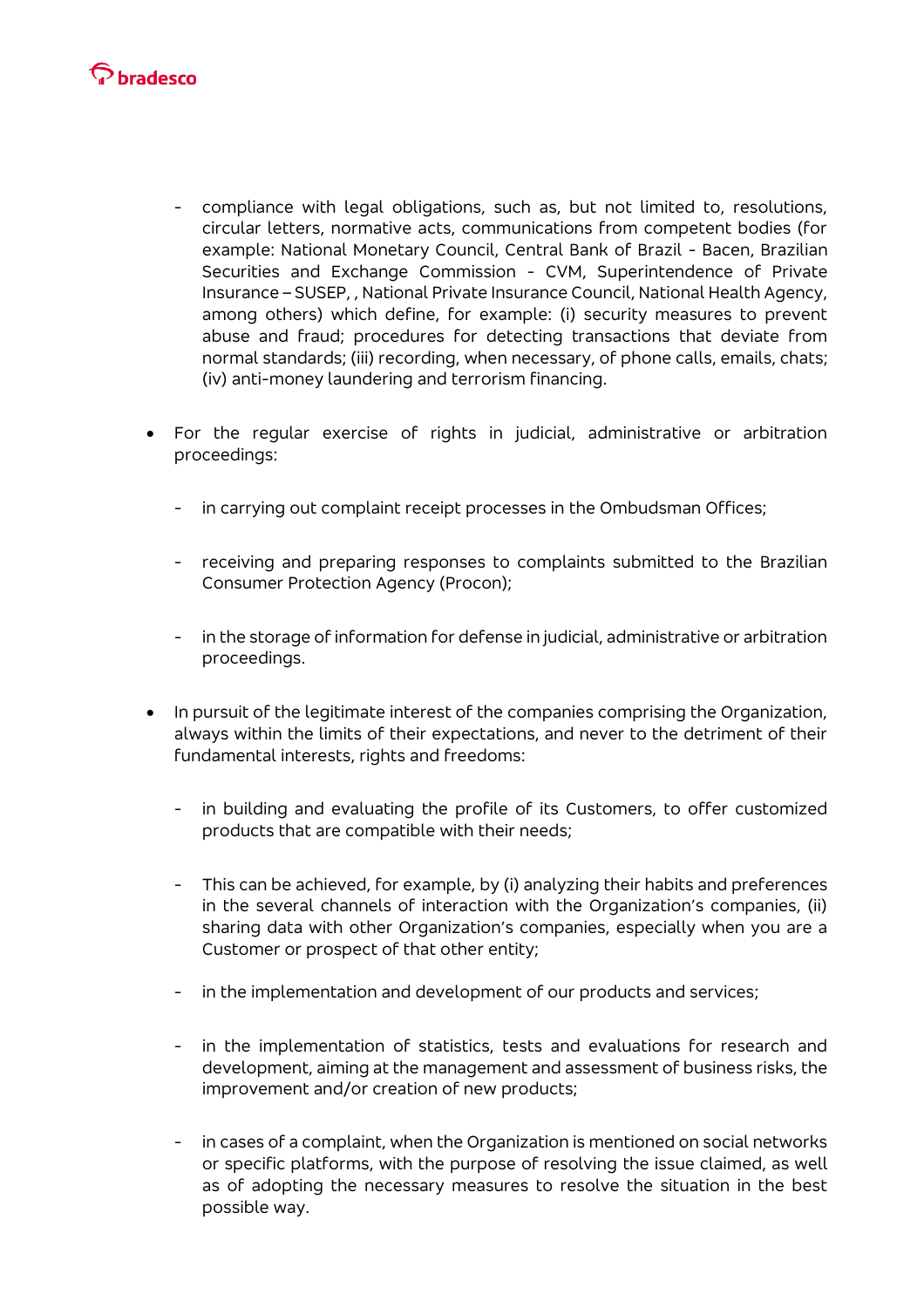

- To guarantee your security in the processes of identification and registration authentication in our electronic systems and in performing activities aimed at preventing the occurrence of fraud;
- For protecting credit granted or to be granted by any of the Organization's companies:
	- in the calculation of credit scores, being able to share and/or consult scores in credit bureaus to feed and subsidize the analysis of credit risk profile for customers or prospects.
- Through authorization granted by you, such as in the following processes:
	- sending indirect marketing of third party products;
	- in relationship with the Organization's Customers, when the activity involves sensitive personal data.

## **Minors' data**

We may collect and handle personal data of minors in cases where they are dependents, beneficiaries or customers, always in the best interest of these data subjects and in compliance with the guidelines of Federal Law 13,709/2018 (LGPD).

The Personal Data of children (those under the age of 12) are collected and handled with specific and highlighted consent by at least one of the parents or legal guardian, and are used to ensure continuous access to the services and products offered by the Bradesco Organization.

The child's personal data (such as name, date of birth, gender, SSN (CPF), identity card (RG), health data, nationality and address) are processed by the Bradesco Organization in accordance with the purpose agreed by a parent or legal guardian, which may be used for the operationalization of products/services, compliance with and management of regulatory, institutional, legal and fraud prevention demands.

It is also worth highlighting that the Bradesco Organization does not use data from minors for marketing and/or offering products and services.

Children's personal data may be collected without their consent when: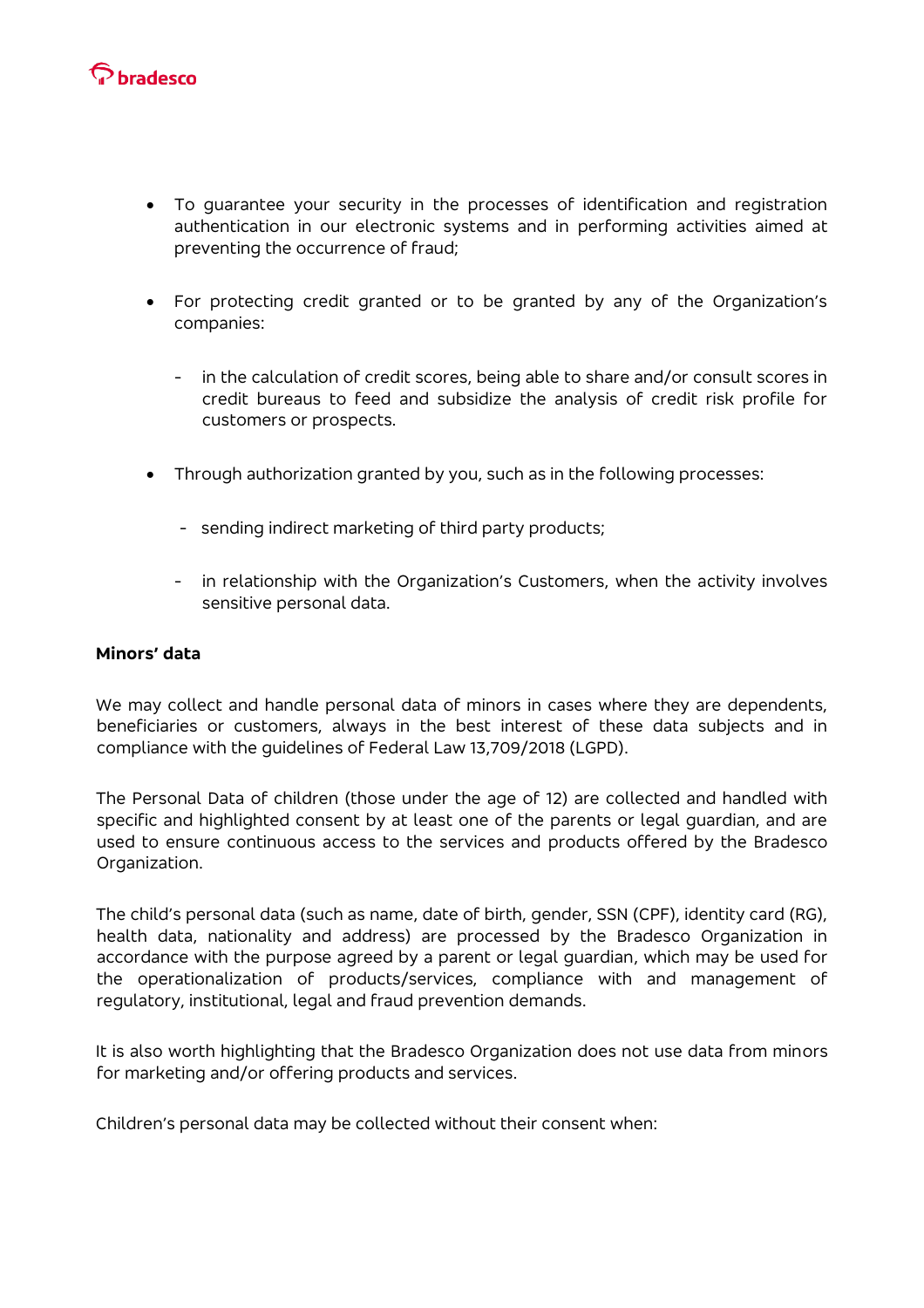

- the collection is necessary to contact the parents or legal guardian, and such data may be used only once and without being stored; or
- when collection is necessary for the protection of the data subject (child).

Moreover, in no case can data be transferred to a third party without the specific and prominent consent given by at least one of the parents or legal guardian.

### **With whom do we share your personal data?**

The Organization will sometimes need to share your personal data with third parties. The situations that will involve sharing your information are the following:

- with partner companies and suppliers, in the development and provision of services made available to you, provided that they are duly approved by the Organization's security processes;
- with government entities or other third parties, including using sensitive personal data, whose purpose is to identify and authenticate registration processes and to prevent fraud;
- with authorities, government entities or other third parties, for the protection of the Organization's interests in any type of conflict, including lawsuits and administrative proceedings;
- in the case of corporate transactions and operations involving the Organization, in which case the transfer of information will be necessary for the continuity of services; or
- by court order or upon the request of administrative authorities that have legal competence for said request.

Personal data may also be shared with some of our partner companies located abroad, whose countries are affiliated with the Central Bank of Brazil.

### **How do we keep your personal data safe?**

Any personal data held by the Organization will be stored in accordance with the strictest security standards adopted by the market, which includes the adoption of measures such as:

• protection against unauthorized access;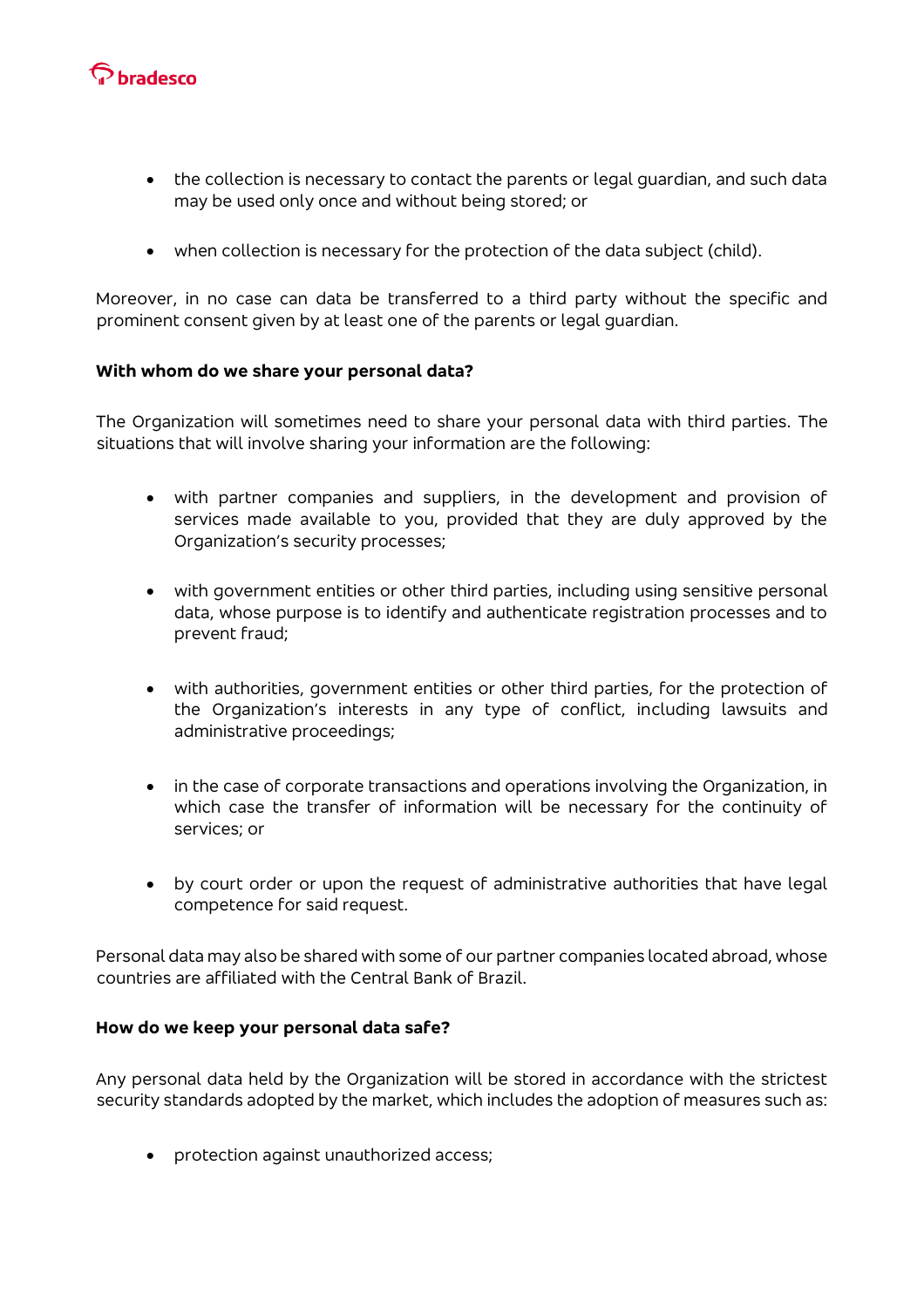

- restricted access of people to the place where personal information is stored; and
- adopt procedures so that agents, internal Employees or external partners that handle personal data are committed to maintaining the total confidentiality of information, adopting the best practices for handling this data, as provided for in the corporate policies and procedures.

In addition to technical efforts, the Organization also adopts institutional measures aimed at protecting personal data, so that it maintains a governance and privacy program adopted to its activities and governance structure, which is constantly updated.

No transmission of information is fully secure, as it will always be susceptible to technical failures, malware and/or similar actions. In this sense, the Bradesco Organization endeavors its best efforts to preserve your privacy and protect your personal data.

In any case, in the remote event of incidents of this nature, the Organization guarantees it will endeavor its best efforts to remedy the consequences of the event, always ensuring due transparency to you.

### **How long will we store your personal data?**

Personal data handled by the Organization will be deleted when it is no longer needed for the purposes for which it was collected, or when requested by you, except in the event of the need to comply with a legal or regulatory obligation, transfer to a third party - provided that the data handling requirements - and the Organization's exclusive use, are respected, including for the exercise of its rights in judicial or administrative proceedings.

### **What are my rights as a personal data subject?**

In compliance with the applicable regulations, regarding the personal data handling, the Organization respects and guarantees to the User the possibility of submitting requests based on the following rights:

- confirmation of the existence of handling;
- data access;
- correction of incomplete, inaccurate or outdated data;
- anonymizing, blocking or deleting unnecessary and excessive data, as well as data handled in non-compliance with the law;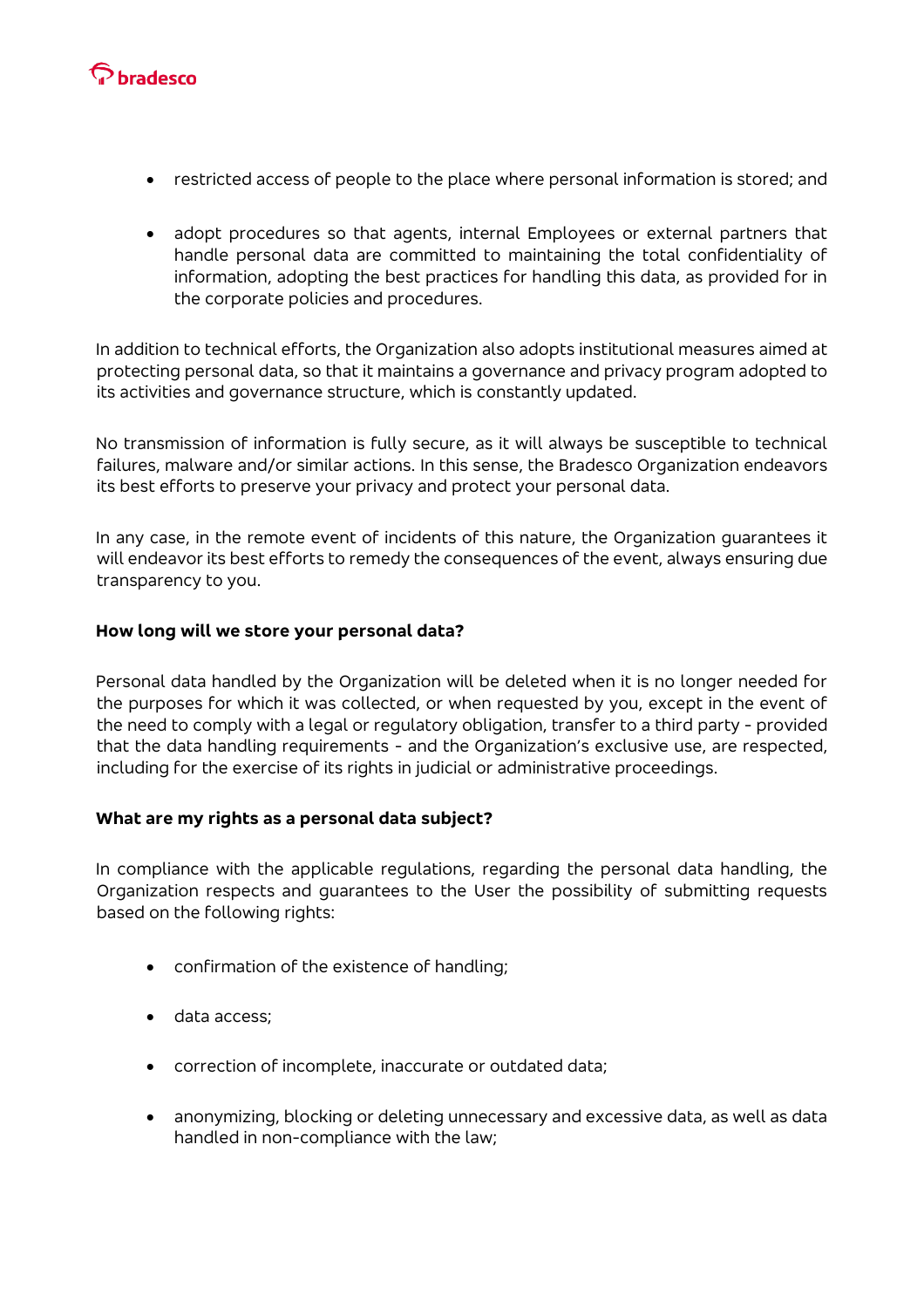

- data transfer to another service or product supplier, upon express request by the User;
- deletion of data handled with the consent of the User;
- obtaining information about public or private entities with which Bradesco shared its data;
- information about the possibility of the User not providing consent, as well as being informed about the consequences in case of such refusal;
- revocation of consent;
- review of decisions made solely on the basis of automated processing.

Part of the aforementioned rights may be exercised directly by you, through the management of registration information in our websites or APPs, while another part will depend on the submission of requests through our service channels or directly with those in charge of Data Protection (visit the website [www.bradescoseguranca.com.br\)](https://www.bradescoseguranca.com.br/html/seguranca_corporativa/pf/index.shtm), for further evaluation and adoption of necessary measures.

By reading this document the User is aware that any request to delete essential information for the management of his or her registration with the Organization, when applicable, will result in the termination of his or her contractual relationship, with the consequent cancellation of services then rendered.

The Organization will make all reasonable efforts to meet the requests made by the Data Subjects, in the shortest possible timeframe. However, justifiable factors may delay or prevent their prompt service, and, in the event of any delay, the Organization will provide the User with the necessary reasons.

Finally, the User must be aware that his or her request may be legally rejected, whether for formal reasons (such as his or her inability to prove his or her identity) or legal reasons (such as the request for deletion of data whose maintenance is a free exercise of rights by the Organization), and, in the event of impossibility of meeting such requests, the Organization will present the User with reasonable justifications.

### **How can I clarify further doubts?**

If you want to clarify any further questions, please kindly contact us through the relationship channels available in the privacy notice.

For further information on security, visit the website [https://www.bradescoseguranca.com.br.](https://www.bradescoseguranca.com.br/)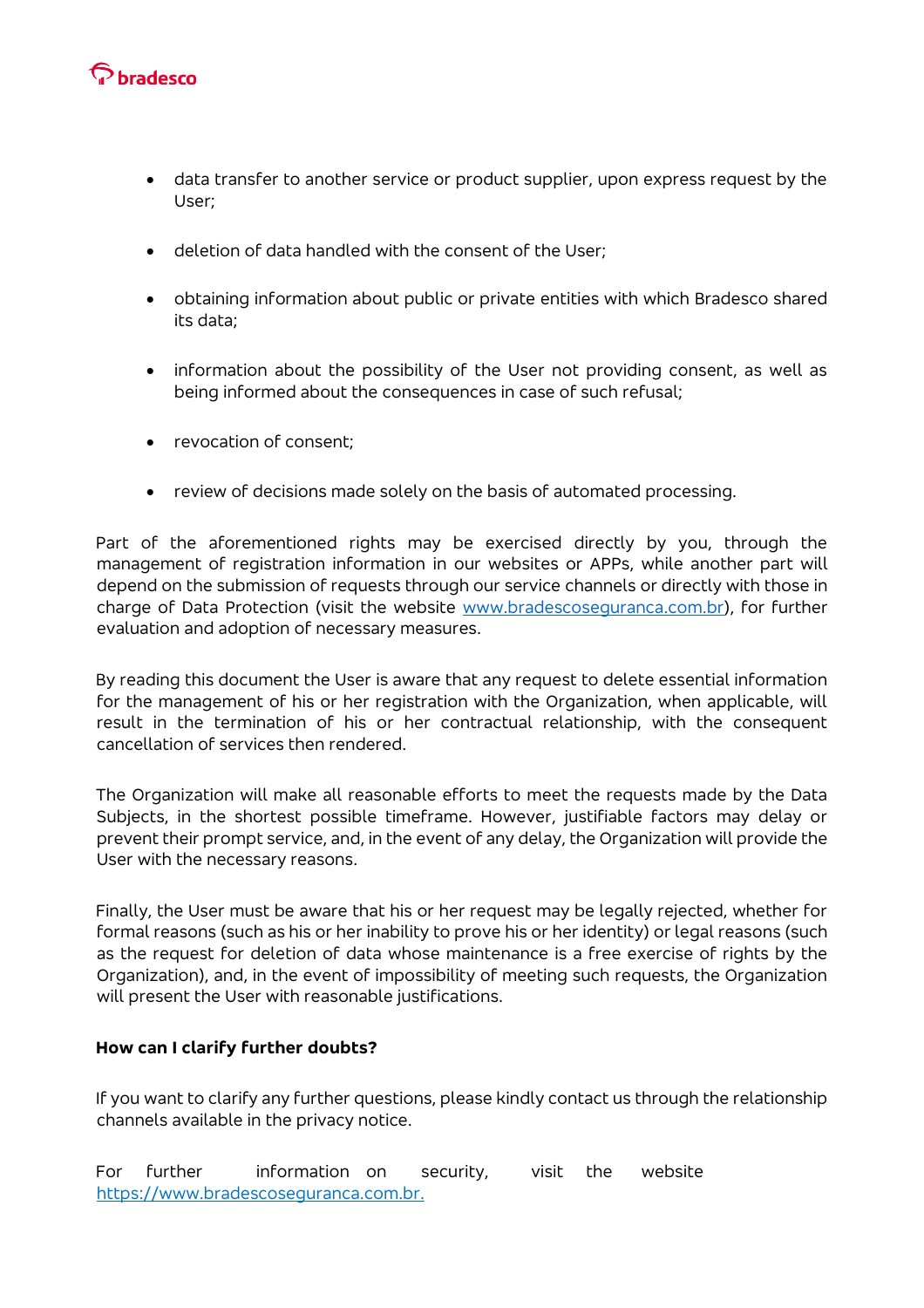

## **Applicable legislation and changes**

This document was prepared based on applicable legislation on information security, privacy and data protection, including (whenever applicable) the Federal Constitution, the Consumer Protection Code, the Civil Code, the Civil Rights Framework for the Internet (Federal Law No. 12,965/2014), its regulatory decree (Decree No. 8,771/2016) and the General Data Protection Law (Federal Law No. 13,709/2018) and other sectorial and general standards on the theme.

The Organization reserves the right, in its sole discretion, to modify, change, add or delete parts of this document at any time.

## **Definitions**

If you have any questions regarding the terms used in this Privacy Directive, we suggest consulting the glossary below.

| Term                    | <b>Definition</b>                                                                                                                                                                                                                                                                                        |
|-------------------------|----------------------------------------------------------------------------------------------------------------------------------------------------------------------------------------------------------------------------------------------------------------------------------------------------------|
| Anonymization           | Process through which data loses the possibility of being<br>directly or indirectly linked to an individual, considering<br>the reasonable technical means available upon data<br>handling.                                                                                                              |
| <b>Cookies</b>          | Files sent by the website server to the User's computer<br>for the purpose of identifying it and obtaining access<br>data, such as browsed pages or clicked links, thus<br>allowing to customize the browsing of User on the<br>Website, in accordance with their profiles.                              |
| <b>Personal data</b>    | Any information related to a natural person, directly or<br>indirectly identified or identifiable.                                                                                                                                                                                                       |
| Sensitive personal data | Special category of personal data relating to racial or<br>ethnic origin, religious belief, political opinion, union<br>membership or organization of a religious, philosophical<br>or political nature, relating to health or sexual life,<br>genetic or biometric data relating to the natural person. |